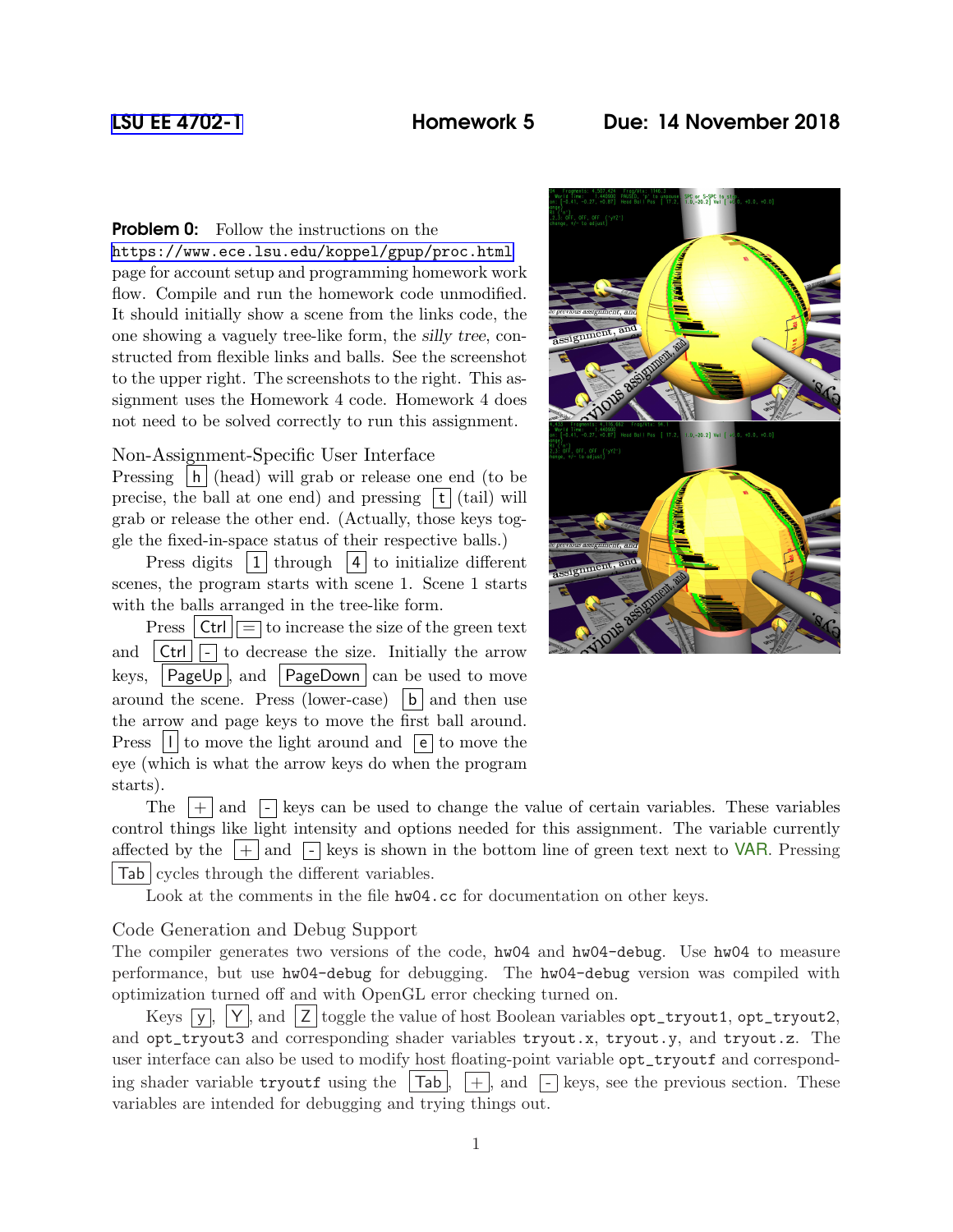### Sphere Rendering

The sphere can be rendered using two methods, the tessellated sphere, and the true sphere methods. The option in use is toggled by pressing (lower case)  $|z|$  and the current setting is shown next to Sphere in the green text. Both TRUE and HW04 indicate the true sphere method, TESS indicates the tessellated sphere method.

The tessellated sphere method is the one initially covered in class in which the sphere is approximated by triangles. A buffer object holds the triangles' vertex coordinates arranged for a triangle strip rendering pass. Those coordinates are in a local coordinate space in which the sphere center is at the origin and the sphere has a radius of 1. The number of triangles is based on variable opt\_slices, larger values result in a closer approximation to a sphere.

The rendering pass for both tessellated and true spheres is done in routine render\_bunch\_render in file shapes.h. For both cases three additional buffer objects are prepared, one holding the sphere orientation, sphere\_rot, one holding the sphere coordinates and radius, sphere\_pos\_rad, and one holding the sphere color sphere\_color. There is one element in each buffer object for each sphere. An element of sphere\_rot is a  $4 \times 4$  matrix, which rotates a coordinate from local to global space (but does not perform translation or scaling). Because of differences in matrix layout, the corresponding matrix in shader code rotates from global to local space. Each element of sphere\_pos\_rad is a 4-element vector. The first three components form the coordinate of the sphere center in global space. The 4th component is the sphere's radius. Each element of sphere\_color is a 4-element vector, which holds the red, green, blue, and alpha color components.

The tessellated spheres are rendered in an instanced pass. The pipeline inputs are taken from the vertex buffer object, and the number of instances is set to the number of spheres. The shaders in hw04-shdr-sphere.cc render the sphere (and its shadow volumes). The input to the vertex shader, vs\_main\_instances\_sphere(), is a triangle (sphere surface) coordinate in local space. It converts it into global (object) space using the instance ID to get the location, orientation, and radius from the buffer objects described above. The color is retrieved by the fragment shader.

The rendering pass for the true spheres is also started in render bunch render. In this rendering pass there is no vertex shader input other than the vertex ID. The input primitive is a point and the number of vertices is set equal to the number of spheres. This pass uses code in hw04-shdr-hw04.cc. The geometry shader, gs\_main, computes the coordinates of a square that will frame the sphere as seen from the user, and emits two triangles that form this square. The input to the fragment shader,  $fs\_main$ , is the coordinate on this square corresponding to the fragment location. It computes the point on the sphere surface intersected by a line from the eye to the fragment location. If there is no intersection the fragment is discarded, otherwise a normal and texture coordinates are computed. To compute the texture coordinates the sphere rotation must be taken into account.

The code in fs\_main has some variables to be used in this assignment, they are described in the problems.

#### Graphics and Performance Investigation Options

The user interface can be used to toggle various rendering options and for generating a screenshot. Pressing  $|F12|$  will write a screenshot to file hw04.png (F00.png, where F00 is the name of the executable, such as hw04-debug). Any existing screenshot will be silently overwritten so be sure to rename files that you want to keep.

The rendering of shadows is toggled by  $\boxed{\circ}$  and the rendering of reflections it toggled by  $\boxed{r}$ . Their state is shown in the green text next to Effect:. Pressing  $\boxed{\mathsf{n}}$  will toggle how surface normals are computed for tessellated spheres, the possibilities are to use the triangle normal or the sphere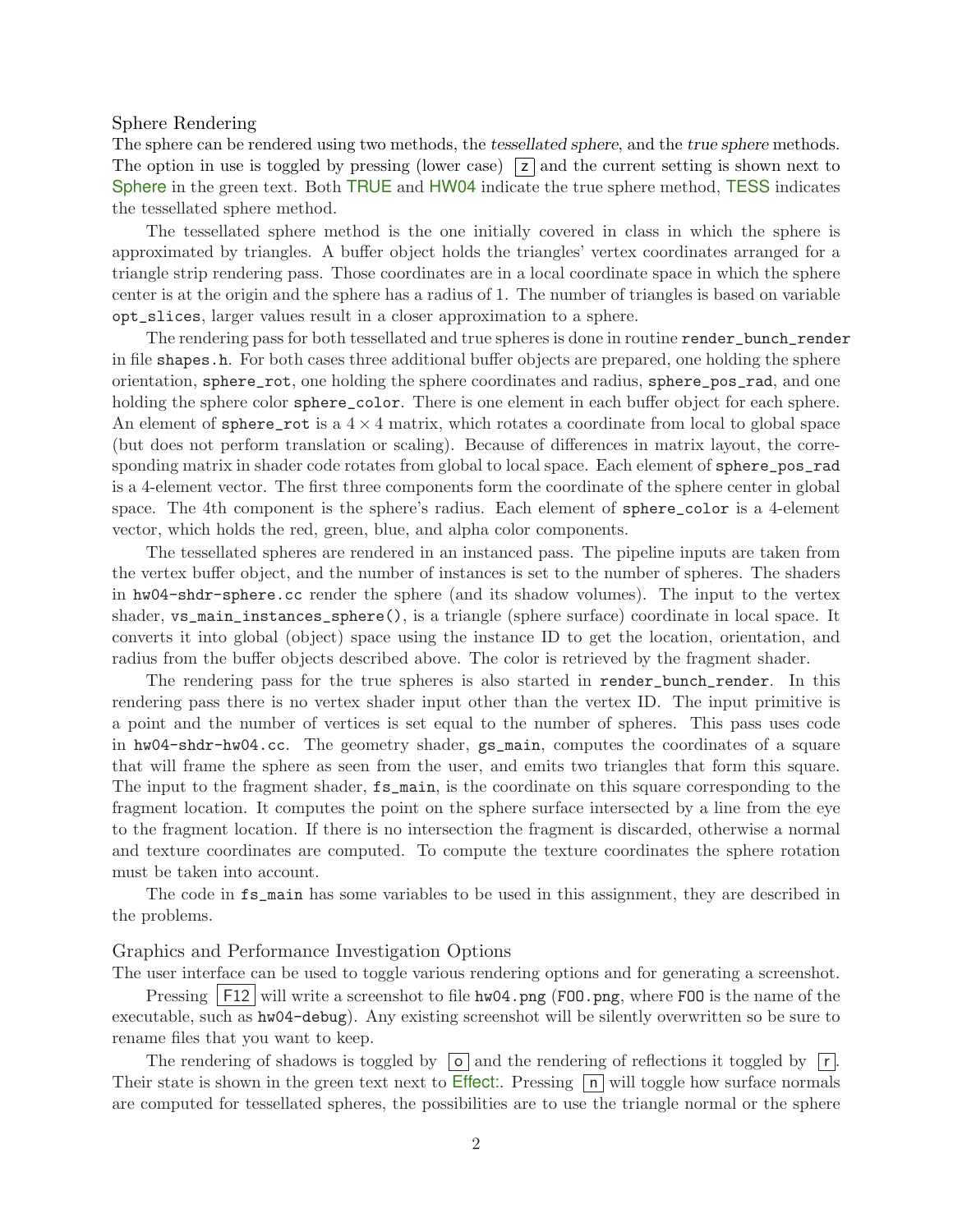normal. The use of the triangle normals makes it easier to see the triangles from which the sphere was tessellated.

The scenes differ in the number of objects, which include spheres, links, and the platform (which for this assignment we'll consider one object). The rendering of objects by type can be toggled on and off by pressing  $|| \cdot || \cdot || \cdot || \cdot ||$ , for spheres, links, and the platform. See the green text line starting with Hide.

### Display of Performance-Related Data

The top green text line shows performance in various ways. XF shows the number of display frames per frame buffer update. An ideal number is 1. A 2 means that two display frame update were done in the time needed to update the frame buffer once, presumably because the code could not update the frame buffer fast enough. GPU.GL shows how long the GPU spends updating the frame buffer (per frame), GPU.CU shows how long the computational accelerator takes per frame. The computational accelerator computes physics in this assignment. On the lab computers the computational accelerator GPU is different than the one performing graphics. CPU GR is the amount of time that the CPU spends on graphics, and CPU PH is the amount of time that the CPU spends on physics.

The second line, the one starting with Vertices, shows the number of items being sent down the rendering pipeline per frame. Clip Prim shows the number of primitives before clipping (in) and after clipping (out).

**Problem 1:** Compare the tessellated and true sphere code as requested below. The true-sphere method requires more work in the fragment shader, while the tessellated-sphere method requires that more work be done in the vertex and fragment shaders. The impact on performance depends upon a number of factors, so that in some situations the tessellated-sphere code is faster and in others the true sphere code is faster. The true-sphere code will always have the best appearance but the tessellated-sphere code may be good enough or as good in some situations.

For the questions below set up the scene for best measuring performance of the sphere rendering code. This includes setting graphics options and choosing the eye location and scene. Review the description of the graphics and other options described in the first part of this assignment.

For this problem don't use the HW04 sphere rendering option, use TRUE instead, since we don't want to measure the impact of the holes (or have to wait for a correctly solved hole shader).

(a) Find a view in which the true sphere code takes more time than the tessellated sphere code. Use the default number of sphere slices. Include a screenshot and explain the following:

- Explain why the true sphere code takes longer in this view but not others.
- Explain what it is about the view that results in the true-sphere code taking longer.
- Indicate whether this is a fair comparison. The comparison would not be fair, for example, if a minor modification to the true-sphere code would make it faster in this case, or if the tessellated spheres' appearance was unusually bad.

(b) In the initial view, the one showing the silly tree, the tessellated sphere code should take more time than the true-sphere code. A critic might argue that this is not a fair comparison because of the way opt\_sphere\_slices is set for the various spheres. Hint: think about what "for the various spheres" is intended to convey.

• Explain why this initial view might be unfair.